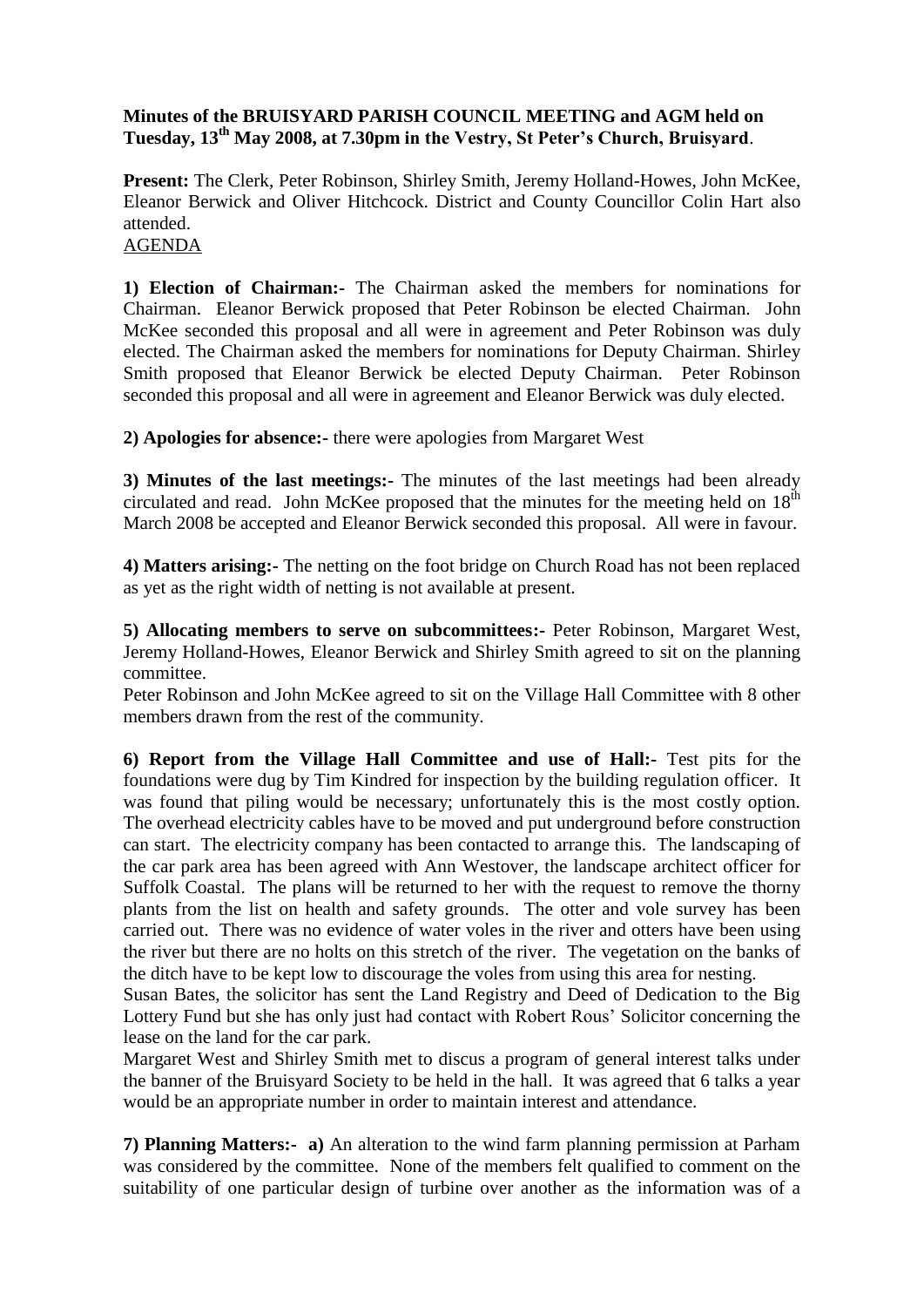technical nature and only came from the company submitting the application, no objection was made to the application on these grounds.

**8) Unitary Ipswich:-** The District and County Councillor, Colin Hart spoke at the Parish Meeting on this item. His personal view was that there should be an east west split of the County with a separate unitary council for Ipswich. These areas would be large enough to function economically and small enough to deliver local services.

Other proposals include a Suffolk Unitary Council, two Unitary Councils splitting the County east/west and another proposed Lowestoft be served by a Norfolk authority.

The Boundary Committee will publish their draft proposals on  $7<sup>th</sup>$  July and will invite comment from all interested parties. The Parish Council will review the proposals at the next meeting when more information will be available.

**9) Affordable Housing Survey:-** The Parish Council received the final report from Nigel Brett of Suffolk Acre on the affordable housing survey on  $14<sup>th</sup>$  April. The evidenced showed that there was a need for two '1-2 bed' homes (one rented, one shared ownership) and possibly one '3 bed' to rent.

It is not considered that there is sufficient need to progress with a local needs housing scheme at this time. This will be disappointing for those hoping to have a house under the scheme.

**10) Financial Matters:- a)** The petty cash was in deficit to the amount of £7.15 for the last financial year. Jeremy Holland-Howes proposed a cheque for £20 be written for petty cash use and to clear the deficit. Peter Robinson seconded this proposal and all agreed. The cheque was duly written and signed.

**b)** SALC subscription – John McKee proposed that the sum of £100 be paid to SALC for the annual subscription for 2008/2009. Oliver Hitchcock seconded this proposal and all were in favour. A cheque from the Barclays account was written and signed for payment.

**c)** The financial report for 2007/2008 had already been circulated and studied. The value of the items listed in the supporting statement had been increased by 5% to take into account inflation and insurance values. Mr Peter Robinson proposed that the financial report be accepted and Oliver Hitchcock seconded this proposal. All were in favour. The Chairman and the Clerk signed the statement of accounts in the annual return with the minute reference.

All questions asked in the annual governance statement of the annual return were answered in the affirmative. The Chairman and the Clerk signed this part of the annual return with the minute reference. The accounts and all relevant documents will now be passed onto the internal auditor for inspection and then sent to the external auditors before the deadline of  $26<sup>th</sup>$  June 2008.

**d)** Jeremy Holland-Howes proposed that it was in order to have paid the solicitors Marshall Hatchick £51.71 on  $7^{th}$  April and £290 on 17<sup>th</sup> April 2008 from the Abbey Reserve account to cover expenses associated with the Deed of Dedication and Land Registry for the Parish Park land required by the Big Lottery Fund and that a further payment of £763.75 to cover solicitors fees be made to Marshall Hatchick. Shirley Smith seconded this proposal and all agreed. A cheque was duly written from the Abbey Reserve account for the £763.75 and signed

**e)** Eleanor Berwick proposed that it was in order to have paid Essex and Suffolk Water £17.63 from the Barclays account on  $21<sup>st</sup>$  April 2008. Oliver Hitchcock seconded this proposal and all agreed.